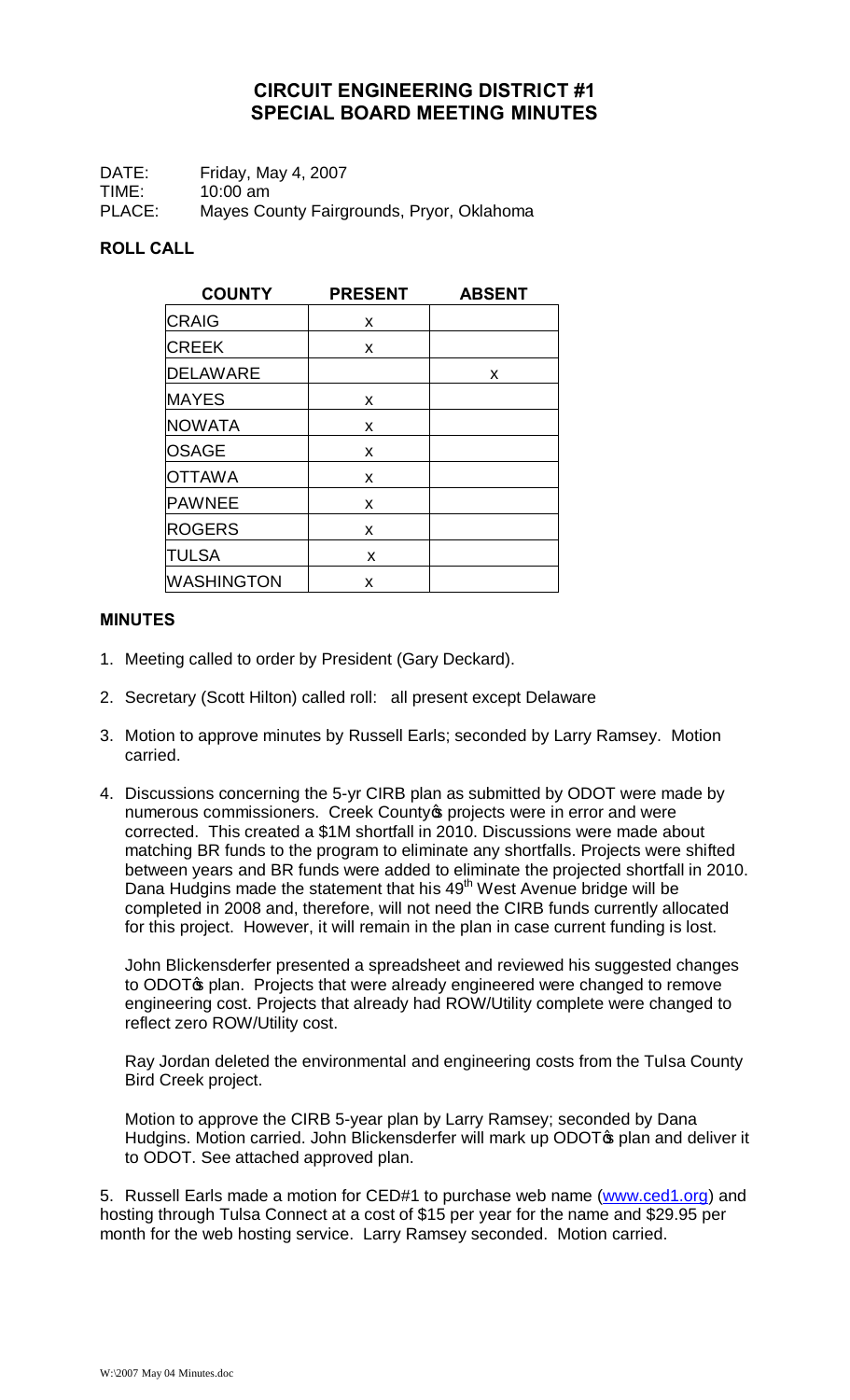6. Russell Earls made a motion for Guy Engineering Services, Inc. to update the project management scope of work and fee schedule for the next CED meeting. Duke Epperson seconded. Motion carried. The proposal should include options such as:

- · Current Scope Tasks
- · Construction Management
- · Long- and Short-Range Master Plan
- · Funds Management
- · GIS

7. Mike Helm briefed the group on a two-day purchasing procedures course to be held in McAlester on May 15 and 16.

Mike Helm briefed the group on the erection of a ConSpan bridge in Rogers County the week of May 14 and invited everyone to view construction. He will fax date and map.

8. The next meeting will be Thursday, June 7, 2007, at 10:00 am at Mayes County Fairgrounds. Russell Earls made the motion; Larry Ramsey seconded. Motion carried.

9. Motion to adjourn by Larry Ramsey. Seconded by Jim Clark. Motion carried.